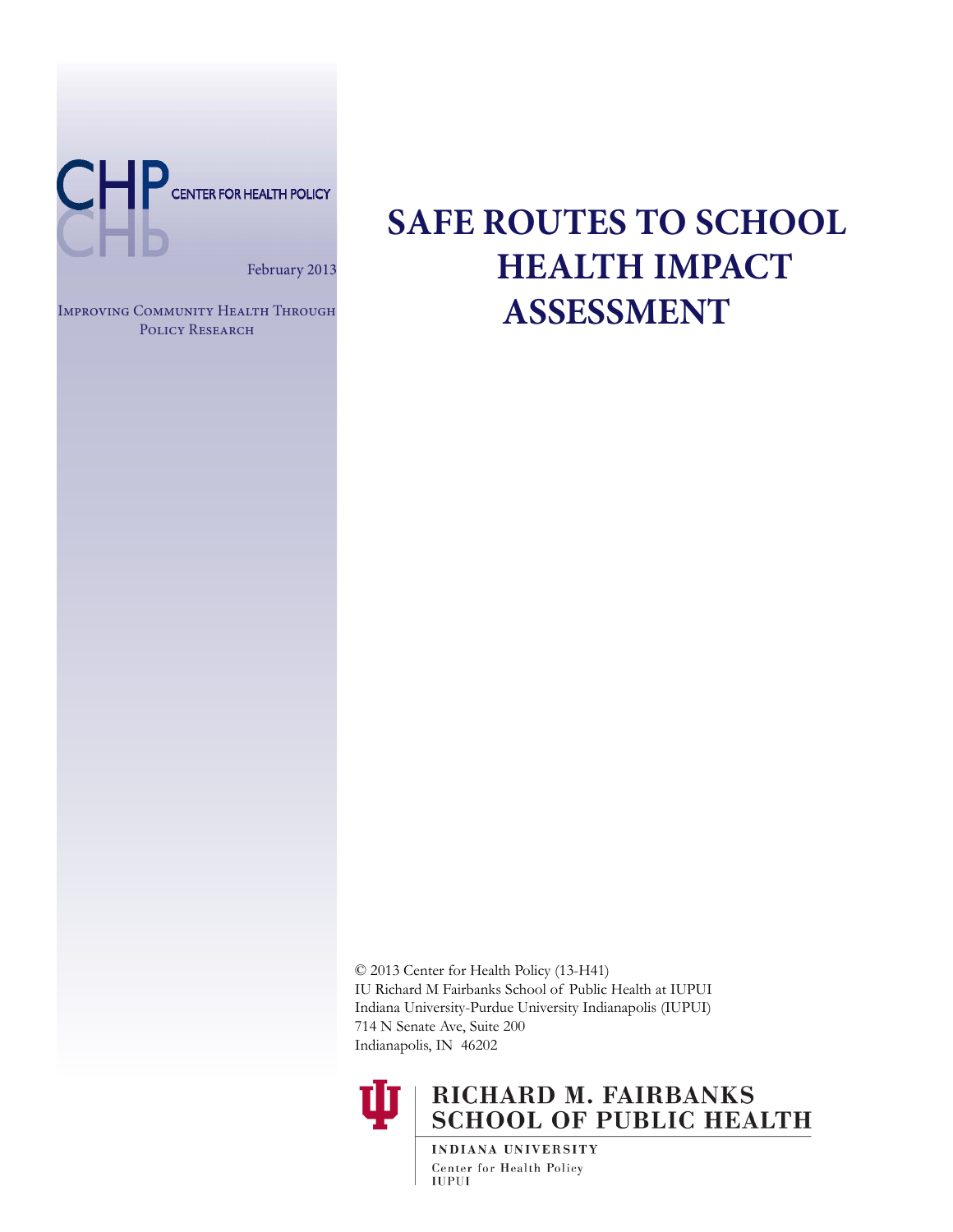

The mission of the Center for Health Policy is to conduct research on critical health-related issues and translate data into evidence-based policy recommendations to improve community health. The CHP faculty and staff collaborate with public and private partners to conduct quality data driven program evaluation and applied research analysis on relevant public health issues. The Center serves as a bridge between academic health researchers and federal, state and local government as well as healthcare and community organizations.

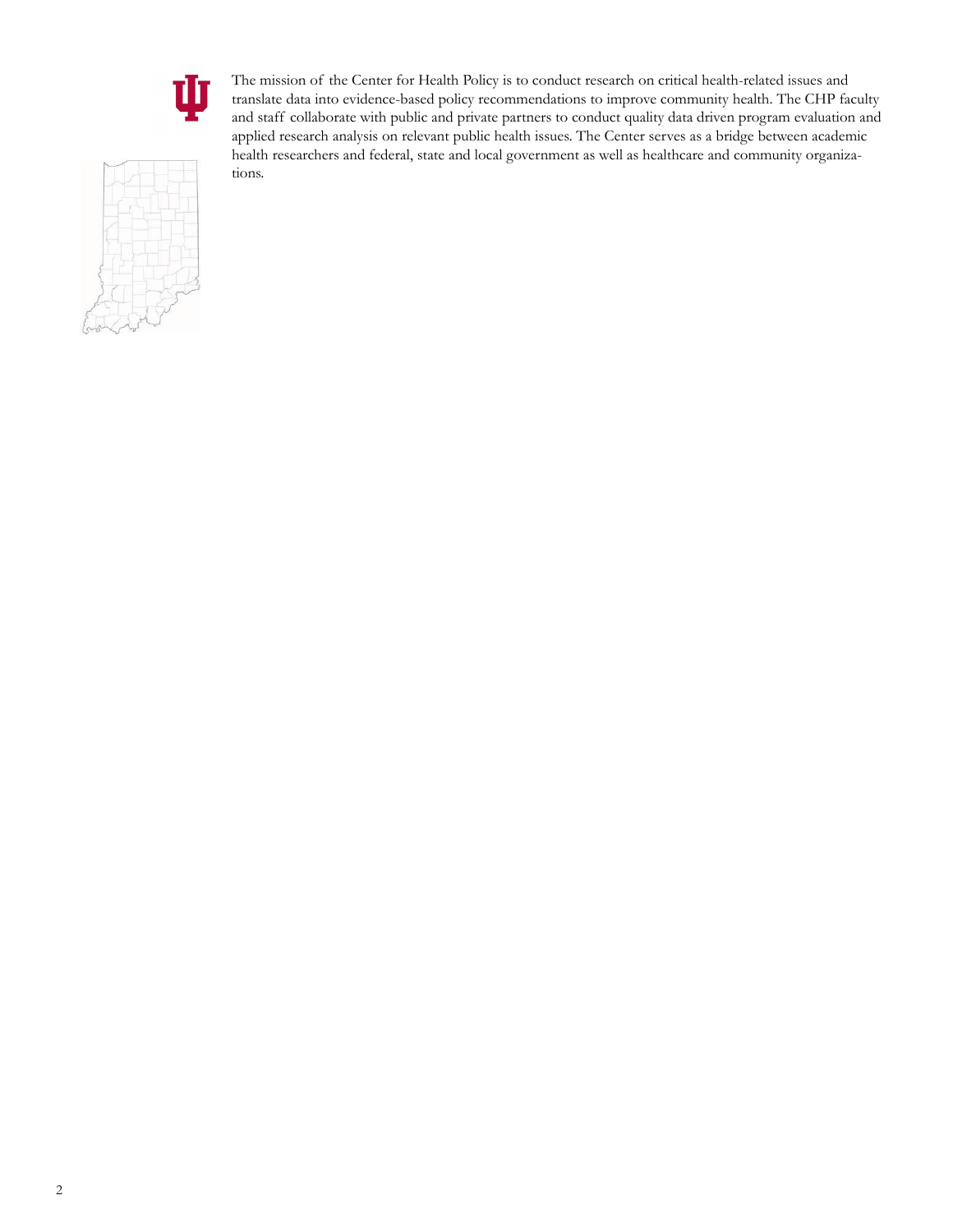

### **Table of Contents**

| Health Impact Assessment Methodology5 |  |
|---------------------------------------|--|
|                                       |  |
|                                       |  |
|                                       |  |
|                                       |  |

**Author:** Kadijah elShabazz, MPH Dannielle Grayer, MPH Candidate J. David Hopper, JD, MHA Candidate

# **Editors:**

Amber Malcolm, JD Seth Robbins Cynthia Stone, DrPH, RN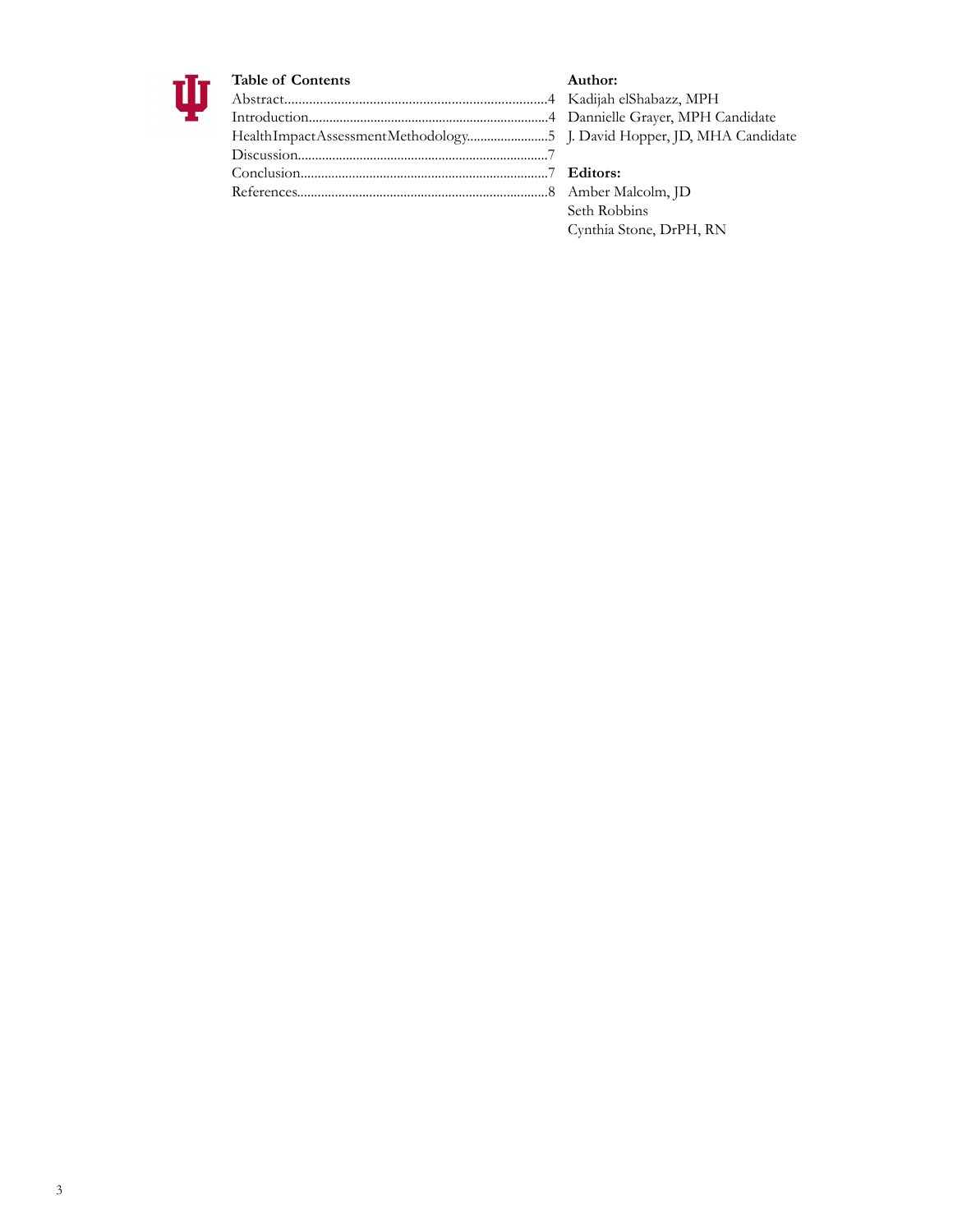

#### BACKGROUND

A Health Impact Assessment (HIA) was conducted to determine whether the successful implementation of a Safe Routes to School Program (SRTS) within

**Abstract** the Binford Community in Indianapolis, Indiana would increase the number of children who bike or walk to school. Specifically, two elementary schools, Skiles Test and Crestview Elementary Schools participated in the assessment.

#### PURPOSE

This HIA was conducted to inform decisions makers about the potential benefits sidewalks would have within the Binford Community, as well as to collect the information necessary to apply for a SRTS infrastructure grant to build sidewalks within the neighborhood.

#### **METHODS**

Qualitative data was collected by conducting interviews with key stakeholders within the community such as school principals, and nurses. Furthermore, a survey was administered to parents to assess their opinion on the implementation of a SRTS. Additionally, a survey was administered to members of the community to assess what factors motivate them to bike or walk within the neighborhood.

#### RESULTS

At the time this HIA was conducted, the two schools surveyed did not record the height and weight of their students, making it difficult to track BMI changes upon the implementation of a SRTS program. Furthermore, relatively few of the students within the Binford area attended schools within the community, or did not live close enough to bike or walk to school. However, sidewalks could serve as a selling point for local students to attend these elementary schools. In order for the SRTS program to be effective in producing the changes outlined in this HIA, more community involvement, particularly from the two elementary schools is necessary.

#### **CONCLUSION**

Indiana has one of the highest rates of childhood obesity in the nation. The SRTS program strives to combat this growing trend by installing sidewalks and addressing safety concerns in neighborhoods so that children can increase their physical activity by biking or walking to school safely. Although the specific impact a SRTS program would have in the Binford area cannot be determined at this time, the results of this HIA can be utilized to inform key decision makers about the possible health impacts and determinates the Binford area would experience if a SRTS program were implemented.

**INTRODUCTION** A Health Impact Assessment (HIA) is a study conducted within a community in order to provide key stakeholders and decision makers with recommendations about potential mitigating and aggravating health impacts a project or policy will have on the community. This paper describes a Health Impact Assessment (HIA) that was conducted to assess the impact a Safe Routes to School Program (SRTS) would have within the Binford Community in Indianapolis, Indiana.

> SRTS is a national program that was created in the early 1970's to promote safety and reduce the number of children who were killed while walking or biking to school. Today, the program has expanded to include a focus on encouraging physical activity in an effort to combat childhood obesity. This HIA focuses on the impact a SRTS program would have within the Binford community because the rate of

overweight and obese children in the area has been dramatically increasing each year. Currently, 40% of children living in the county the Binford area is located are overweight or obese. Research indicates that encouraging children to walk or bike to school not only increases their daily activity levels, but decreases the rate of obese and overweight children.<sup>1</sup>

The goal of this HIA was to assess whether the successful implementation of a SRTS program would increase the number of children who walk or bike to school. This HIA will be used to inform decisions makers about the potential benefits of adding sidewalks within the Binford Community, as well as to collect the information necessary to apply for a SRTS infrastructure grant to build sidewalks within the Binford neighborhood.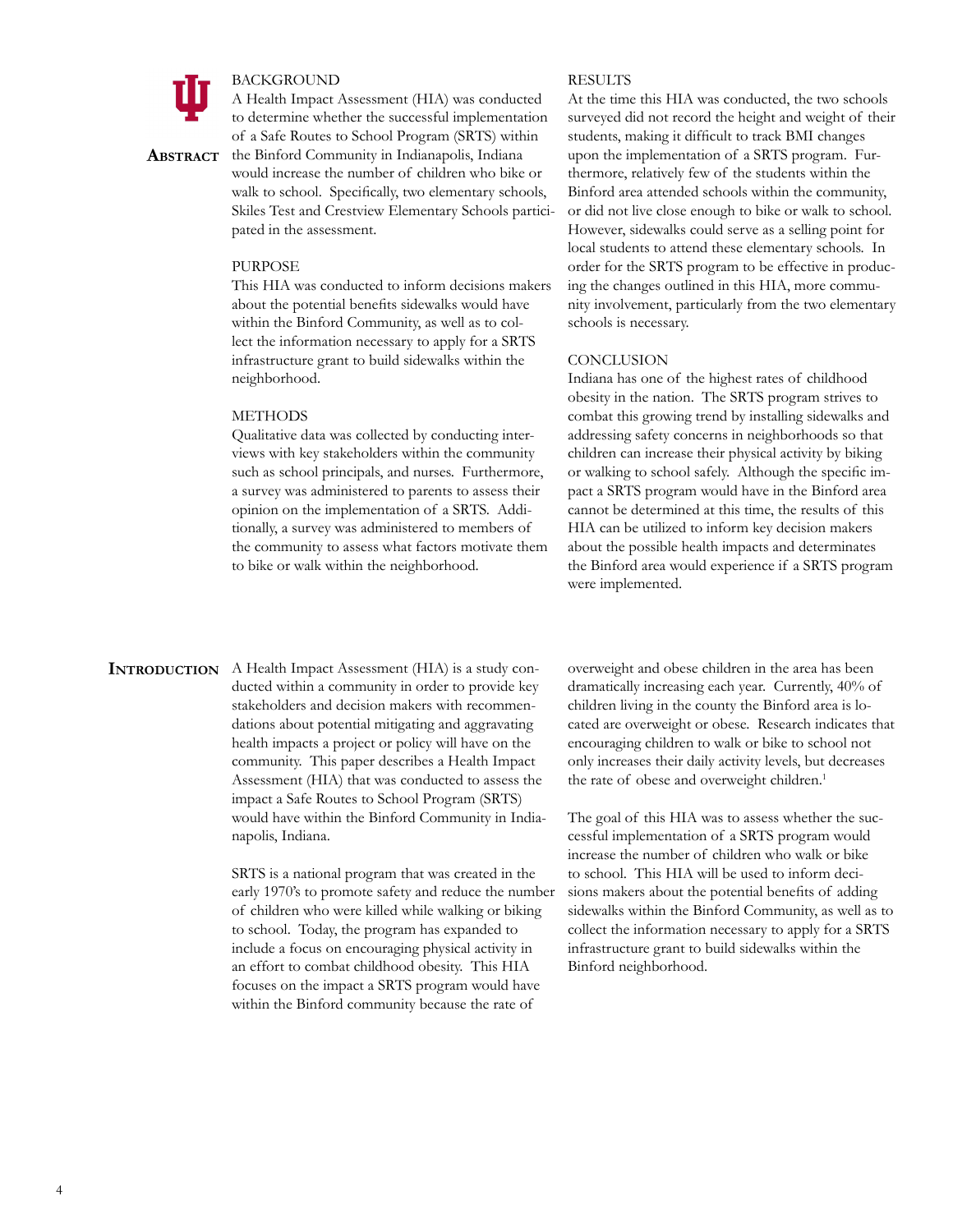

# **Health Impact Assessment Methodology**

**The Binford Area Safe Routes to School Initiative** The Binford area is "bound by Sargent Road on the east, 82nd Street on the north, Dean Road on the west and 56th Street and Fall Creek Road on the south" in Indianapolis, Indiana (Figure 1). Within the Binford area, 40% of children in grades k-12 are overweight or obese. The high rate of obesity within the Binford area is alarming due to the long term effects of obestiy. Obesity contributes to several serious health conditions and chronic diseases such as diabetes, stroke, cardiovascular disease, and cancer.<sup>2</sup>





Combating obestiy requires changing behaviors such as food choices and activity levels. At the time this HIA was conducted, the Binford area lacked sidewalks and as such, did not provide an environment that fostered positive health choices such as biking or walking to school.

In an effort to address the growing obestiy epedimic plaquing the Binford area, a local special interests group, The Binford Redvelopment and Growth (BRAG), began the Indy Northside Sidewalks and Trails Engaging People (INSTEPP) initiative in an effort to provide sidewalk access for bikers and pedestrians to safely commute within the Binford area.3 Due to a lack of available local funding, the BRAG group sought funding to install sidewalks from the SRTS program. Funding from SRTS is obtained through several medians including: 1) federal funding provided through the July 2012, transportation bill, Moving Ahead for Progress in the 21st Century; 2) state sources; 3) local sources (local funding is available through two categories: capital improvement projects and operating budgets); and 4) private sources.4

In May 2011, representatives from the BRAG organization were granted a \$75,000 noninfrastructure grant in order to gather the necessary information needed to inform decision makers and key stakeholders about the positive health benefits a SRTS program would have within the Binford Community. In areas where the SRTS has been successfully implemented, the program has been found to decrease the incidence of overweight and obese children, asthma, and obesity related illnesses among children who participated in the program. This HIA was conducted to help the BRAG group gather information to inform policy makers about the need for a SRTS program within the Binford area.5

#### **Step I: Screening**

Screening is the first step in conducting an HIA and provides the bases of the need for an HIA. The SRTS program was selected as the model for this HIA because of the programs national reputation of success. In cities where SRTS programs have been successfully implemented, these programs have positively impacted communities by: 1) increasing physical activity; 2) increasing pedestrian and bicycle safety; 3) reducing congestion around schools; 4) improving air quality and reduce fuel use; 5) enhancing accessibility within the community; 6) improving community partnerships; and 7) providing socialization benefits for children and parents, in areas where the program is implemented.<sup>6</sup> Members of the BRAG group recognized the need for a SRTS program within the Binford area. In order to obtain the information necessary to successfully implement a SRTS program, the BRAG group formed an interdisciplinary team consisting of: 1) Binford community members; 2) IUPUI students; 3) Skiles Test and Crestview Elementary Schools; and 4) the local health department, in order to conduct this HIA.

#### **Step II: Scoping**

Once the need for an HIA is established, the scoping section provides information on the possible mitigating and aggravating health outcomes that will result from the initiative the HIA is studying. A literature review was conducted in order to determine the possible health impacts and determinants the successful implementation of a SRTS program would have on the Bindford area. Although a SRTS program has the potential to impact various health factors, this HIA assessed the impact a SRTS program would have on improving children's health within the Binford neighborhood, including: 1) physical activity; 2) asthma; 3) social cohesion; and personal safety. Due to the increased prevalence of obesity among elementary school children, this HIA focused particular attention on the impacts a SRTS program would have on increasing the Binford area elementary school students' physical activity.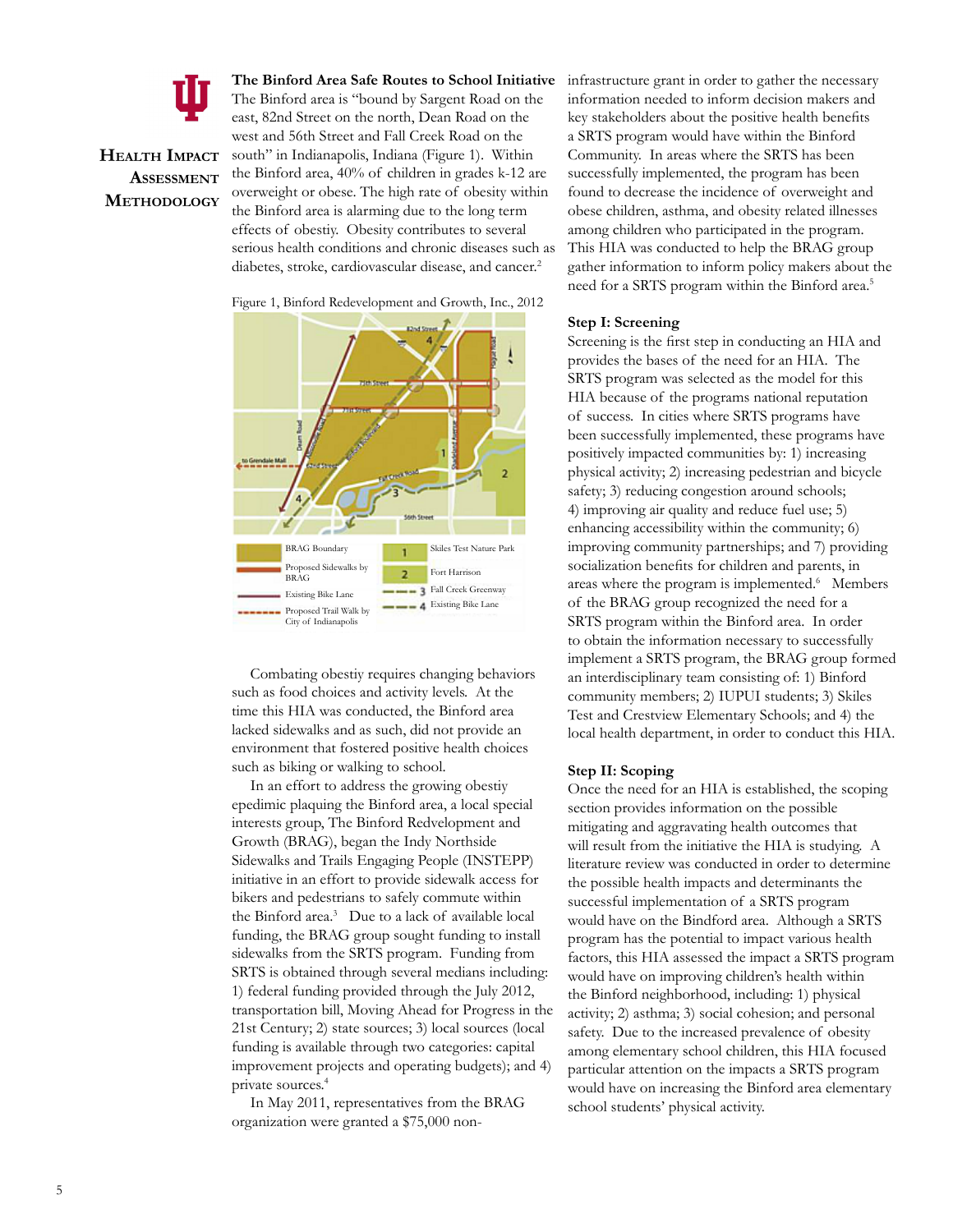

#### *Possible Health Impacts*

In recent years, a new trend of childhood obesity has emerged among elementary school aged children. Within the last four decades, the prevalence of childhood obesity has almost tripled, from 5% to nearly 14% in 2007. Specifically, the rate of childhood obesity in the county where the Binford neighborhood is located is 40%, which is nearly triple the national average. Obese children are at an increased risk of developing life threatening illnesses; additionally, 80% of obese children remain obese into adulthood further increasing their odds of developing a chronic illness. Implementing the safe routes to school program may increase the amount of physical activity the Binford neighborhood children engage in everyday, while also encouraging healthy habits.<sup>789</sup>

#### *Health Determinants*

In addition to having a direct impact on the health of the Binford area children, the implementation of a SRTS program may also: 1) increase community connectivity; 2) decrease incidence of asthma; 3) increase perceived personal safety; 4) decrease incidence of diabetes, heart disease, and mental health issues; and 4) increase social cohesion among community members.

#### **Step III: Assessment**

Relatively few of the students within the Binford area attended neighborhood schools within the community. Furthermore, the majority of children attending Crestview and Skills Test Elementary Schools did not live close enough to bike or walk to school. However, sidewalks could serve as a selling point for local students to attend these elementary schools. In accordance with the school administrators, the ten parents and one little league coach surveyed also specified that their children would use sidewalks to walk to school if they could walk less than  $\frac{1}{2}$  - 1 mile and safety concerns, such as the need for a crossing guard were addressed. In order for the SRTS to be effective in producing the changes outlines in this HIA, more community involvement and support is necessary.

#### **Step IV: Recommendations**

This HIA recommends that the Binford community start collecting relevant data on local children, such as BMI and whether they bike or walk to school, in order to gauge the impact the implementation of a SRS program may have on Binford area in the future. In the meantime, it is recommended that the community take a more active role in promoting fitness, offering safety classes on walking and biking to school, and promoting the SRTS program within the neighborhood area. Specific recommendations include:

*Combating the growing obesity epidemic among school aged children*

**Recommendation No. 1:** Start collecting BMI and health-related data on children **Recommendation No. 2:** Promote the SRTS program to parents

#### *Information needed in order to procure an infrastructure grant from SRTS*

**Recommendation No. 1:** Keep accurate records of the number of children walking and biking to school

**Recommendation No. 2:** Tailor other grants towards improving the sidewalks from the neighborhood to the schools

*Addressing safety concerns for children biking or walking to school*

**Recommendation No. 1:** Provide safety classes on walking and biking to school **Recommendation No. 2:** Begin gathering data on crime and registered sex offenders in the area **Recommendation No. 3:** Once sidewalks are built, initiate crossing guards and walking school bus programs.

#### *Getting the community involved*

**Recommendation No. 1:** Sponsor walk and bike to school days

**Recommendation No. 2:** Promote a bike rodeo sponsored by the police department **Recommendation No. 3:** When school is out, the community should take advantage of the new sidewalks, and can increase participation in community initiatives

#### **Step V: Dissemination**

Upon completion of this HIA, key stakeholders were given an oral presentation of the HIA's results. Key stakeholders included: 1) BRAG representatives; 2) SRTS representatives; and 3) the county health department. In addition to an oral presentation, printed copies of this HIA were also distributed. Support for the findings of this HIA were demonstrated by the Binford area residents through several community health events including a community walk day where members of the community walked their children to school in the streets to demonstrate the need for sidewalks.

#### **Step VI: Monitoring and Evaluation**

Although, the recommendations of this HIA have not yet been acted on, conducting this assessment has increased awareness of the lack of sidewalks and safety concerns children face within the Binford community. Furthermore, this HIA has brought awareness to the growing obesity epidemic plaguing the children of the Binford area.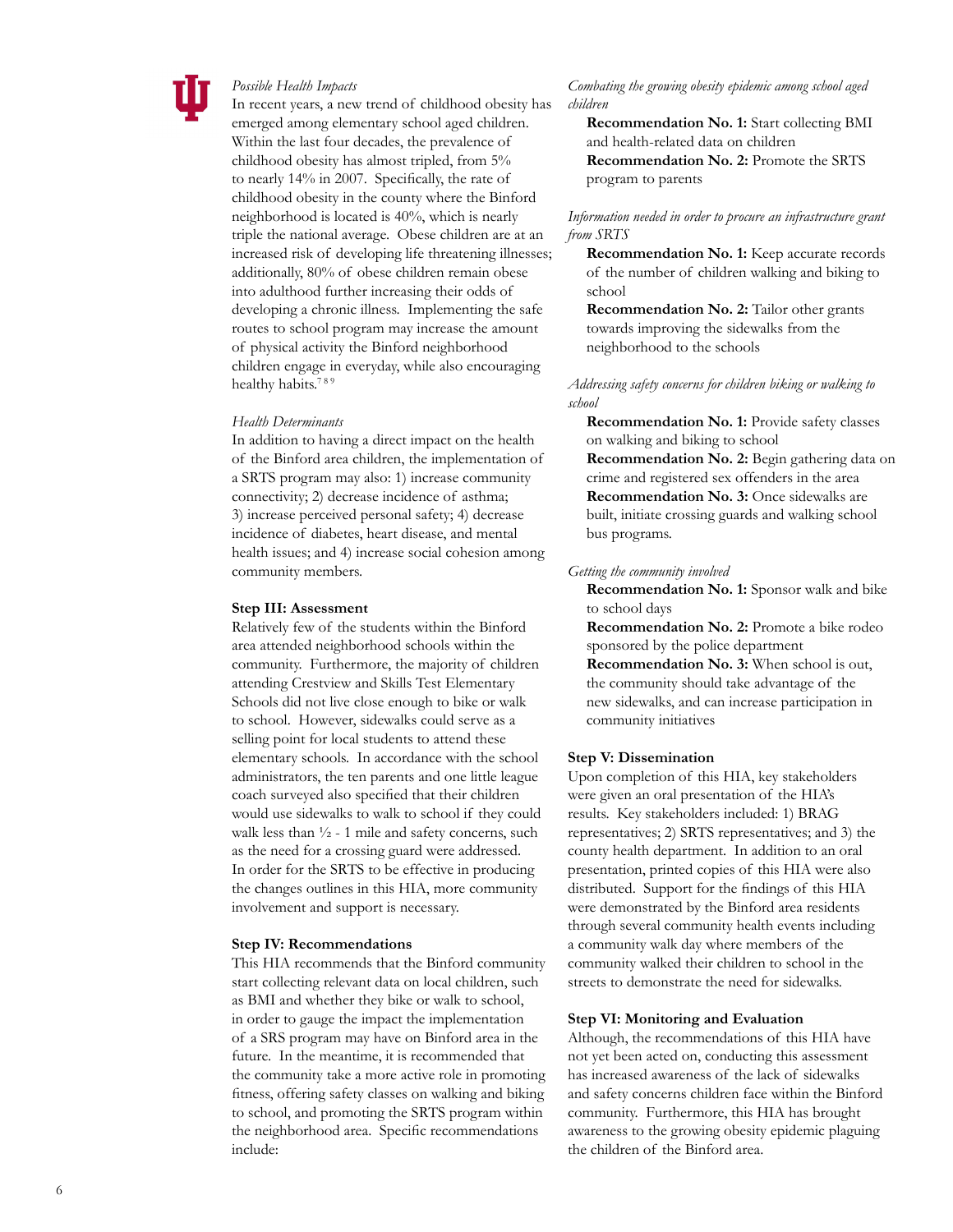

**Discussion**

Various stakeholders throughout the community including school administrators, parents, and little league coaches, were interviewed and surveyed regarding their opinions on the SRTS initiative.

These surveys suggest that the specific ways in which a SRTS program would affect the Binford area elementary schools cannot be determined at this stage. Although the specific impact a SRTS program would have on elementary school students is inconclusive, the results of this HIA indicate that the implementation of a SRTS program would be beneficial to the entire Binford community. This HIA analysis suggests that implementation of a SRTS program has the potential to increase physical activity, community connectivity, social bonding and cohesion, and the number of people who walk and bike within the community.

Furthermore, this analysis presents evidence that the implementation and participation of students in a SRTS leads to a decrease in incidence of asthma, overweight and obese children, and obesity related illnesses. Findings from the literature indicate that sidewalks located within neighborhoods can play a key role in the physical activity of families. Given that 43.7% of individuals living within the Binford

community area not living up to the minimum CDC standards for exercise, sidewalks may encourage more physical activity and lead to better health outcomes for the Bindford residents.

Although the benefits the implementation of an SRTS would have on the Binford neighborhood have been exhibited within this report, the specific ways in which a SRTS program would affect the Binford area elementary schools cannot be determined at this stage. At the time this HIA was conducted, the two schools surveyed did not record information on the height and weight status of their students, making it difficult to track changes in BMI rates upon the implementation of a SRTS program. This initial HIA analysis of the Binford area suggests that SRTS outcomes realized by other communities will vary within the Binford area for several reasons including: 1) varying levels of community involvement; 2) varying levels of student participation; and 3) varying levels of program promotion and awareness. In order for the SRTS program to be effective in producing the changes outlined in this HIA, more community involvement, particularly from the two elementary schools is necessary.

**CONCLUSION** Indiana has one of the highest rates of childhood obesity in the nation. The SRTS strives to combat this growing trend by providing sidewalks and addressing safety concerns in neighborhoods so that children can bike or walk to school safely. Although the specific impact a SRTS would have in the Binford area cannot be determined at this time, the SRTS has

been found to be a beneficial program that has the potential to benefit the Binford area if more community support can be obtained in the future. The results of this HIA indicate that the implementation of a SRTS program would be beneficial to the entire Binford community by increasing the physical activity of the neighborhood residents.